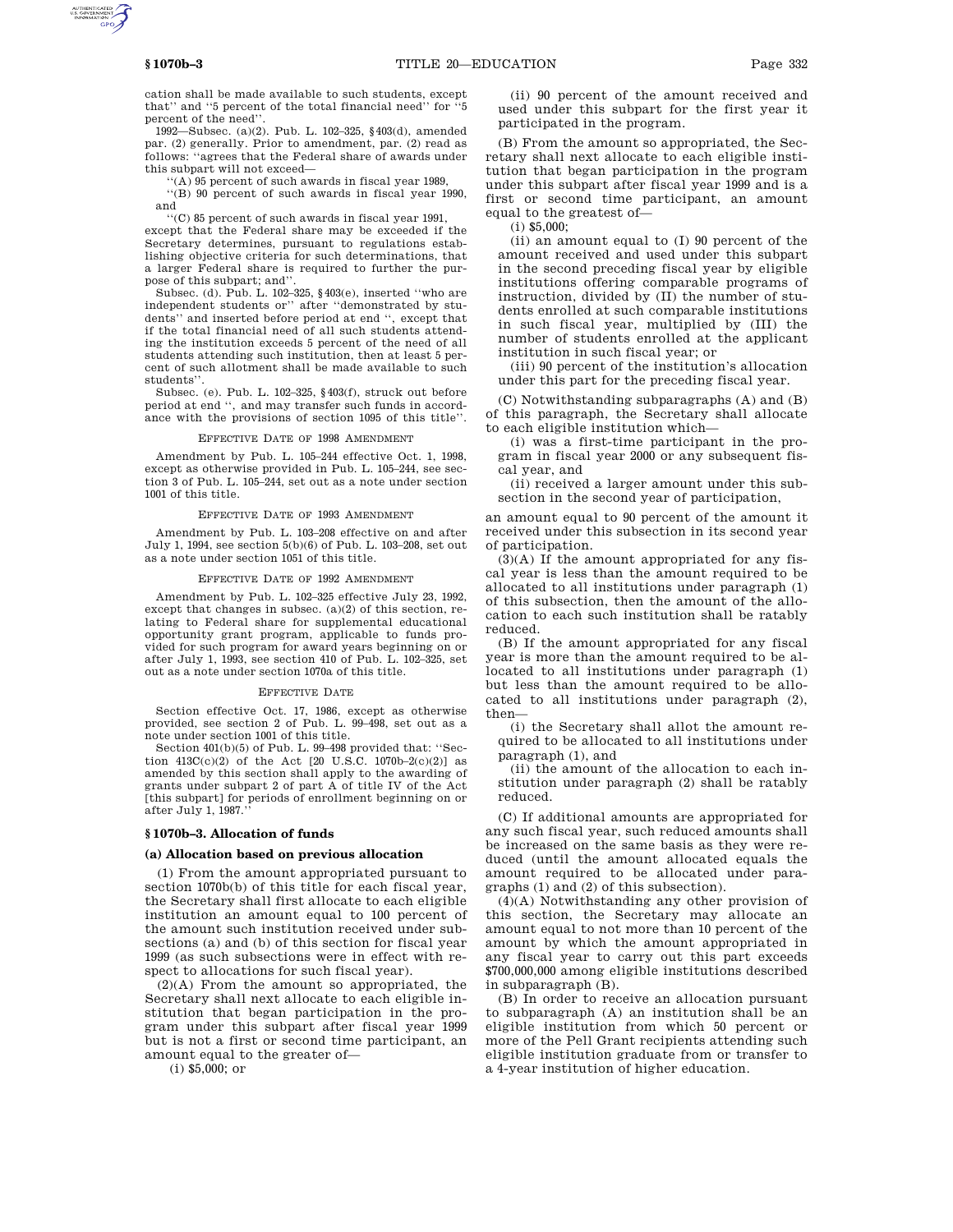# **(b) Allocation of excess based on fair share**

(1) From the remainder of the amount appropriated pursuant to section 1070b(b) of this title for each year (after making the allocations required by subsection (a) of this section), the Secretary shall allocate to each eligible institution which has an excess eligible amount an amount which bears the same ratio to such remainder as such excess eligible amount bears to the sum of the excess eligible amounts of all such eligible institutions (having such excess eligible amounts).

(2) For any eligible institution, the excess eligible amount is the amount, if any, by which—

(A)(i) the amount of that institution's need (as determined under subsection (c) of this section), divided by (ii) the sum of the need of all institutions (as so determined), multiplied by (iii) the amount appropriated pursuant to section 1070b(b) of this title of the fiscal year; exceeds

(B) the amount required to be allocated to that institution under subsection (a) of this section.

## **(c) Determination of institution's need**

(1) The amount of an institution's need is equal to—

(A) the sum of the need of the institution's eligible undergraduate students; minus

(B) the sum of grant aid received by students under subparts 1 and 3<sup>1</sup> of this part.

(2) To determine the need of an institution's eligible undergraduate students, the Secretary shall—

(A) establish various income categories for dependent and independent undergraduate students;

(B) establish an expected family contribution for each income category of dependent and independent undergraduate students, determined on the basis of the average expected family contribution (computed in accordance with part E of this subchapter) of a representative sample within each income category for the second preceding fiscal year;

(C) compute 75 percent of the average cost of attendance for all undergraduate students;

(D) multiply the number of eligible dependent students in each income category by 75 percent of the average cost of attendance for all undergraduate students determined under subparagraph (C), minus the expected family contribution determined under subparagraph (B) for that income category, except that the amount computed by such subtraction shall not be less than zero;

(E) add the amounts determined under subparagraph (D) for each income category of dependent students;

(F) multiply the number of eligible independent students in each income category by 75 percent of the average cost of attendance for all undergraduate students determined under subparagraph (C), minus the expected family contribution determined under subparagraph (B) for that income category, except that the amount computed by such subtraction shall not be less than zero;

(G) add the amounts determined under subparagraph (F) for each income category of independent students; and

(H) add the amounts determined under subparagraphs (E) and (G).

(3)(A) For purposes of paragraph (2), the term ''average cost of attendance'' means the average of the attendance costs for undergraduate students, which shall include (i) tuition and fees determined in accordance with subparagraph (B), (ii) standard living expenses determined in accordance with subparagraph (C), and (iii) books and supplies determined in accordance with subparagraph (D).

(B) The average undergraduate tuition and fees described in subparagraph (A)(i) shall be computed on the basis of information reported by the institution to the Secretary, which shall include (i) total revenue received by the institution from undergraduate tuition and fees for the second year preceding the year for which it is applying for an allocation, and (ii) the institution's enrollment for such second preceding year.

(C) The standard living expense described in subparagraph  $(A)(ii)$  is equal to 150 percent of the difference between the income protection allowance for a family of five with one in college and the income protection allowance for a family of six with one in college for a single independent student.

(D) The allowance for books and supplies described in subparagraph  $(A)(iii)$  is equal to \$600. **(d) Reallocation of excess allocations**

(1) If an institution returns to the Secretary any portion of the sums allocated to such institution under this section for any fiscal year the Secretary shall, in accordance with regulations, reallocate such excess to other institutions.

(2) If under paragraph (1) of this subsection an institution returns more than 10 percent of its allocation, the institution's allocation for the next fiscal year shall be reduced by the amount returned. The Secretary may waive this paragraph for a specific institution if the Secretary finds that enforcing this paragraph would be contrary to the interest of the program.

## **(e) Filing deadlines**

The Secretary shall, from time to time, set dates before which institutions must file applications for allocations under this part.

(Pub. L. 89–329, title IV, §413D, as added Pub. L. 99–498, title IV, §401(a), Oct. 17, 1986, 100 Stat. 1330; amended Pub. L. 100–50, §4, June 3, 1987, 101 Stat. 340; Pub. L. 102–325, title IV, §403(g), (h), July 23, 1992, 106 Stat. 506; Pub. L. 103–208, §2(b)(26), Dec. 20, 1993, 107 Stat. 2459; Pub. L. 105–244, title IV, §406(c)(1), (2), Oct. 7, 1998, 112 Stat. 1665; Pub. L. 110–315, title IV, §406(b), (c), Aug. 14, 2008, 122 Stat. 3215.)

#### REFERENCES IN TEXT

Subpart 3 of this part, referred to in subsec.  $(c)(1)(B)$ , was redesignated subpart 4 by Pub. L. 102–325, title IV, §402(a)(2), July 23, 1992, 106 Stat. 482, and former subpart 2 [this subpart] was redesignated as subpart 3.

#### PRIOR PROVISIONS

A prior section 1070b–3, Pub. L. 89–329, title IV, §413D, as added Pub. L. 92–318, title I, §131(b)(1), June 23, 1972,

<sup>1</sup>See References in Text note below.